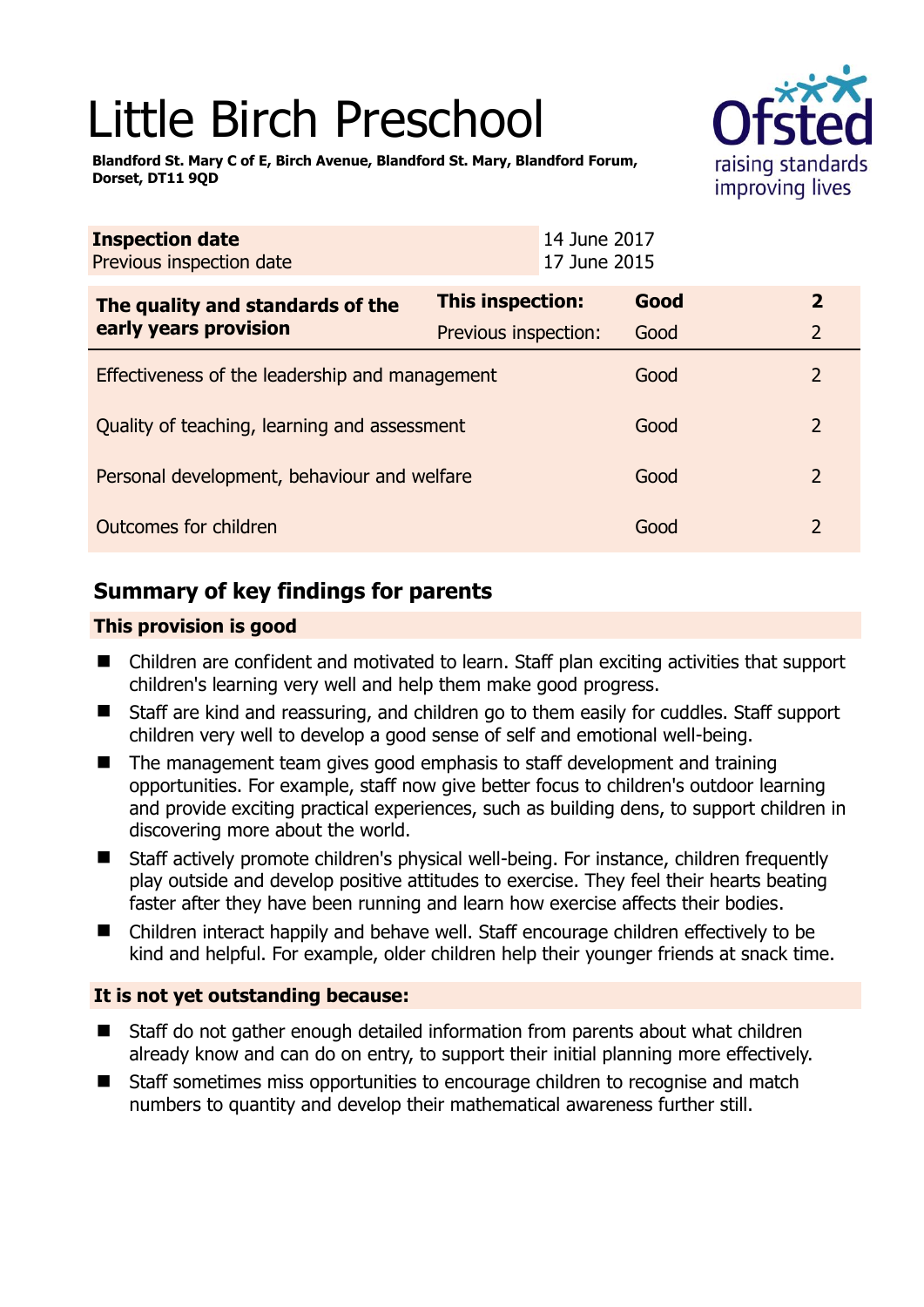# **What the setting needs to do to improve further**

#### **To further improve the quality of the early years provision the provider should:**

- gain further information from parents about children's starting points to better inform the initial planning of activities
- $\blacksquare$  provide more opportunities for children to recognise and use numerals in activities, to further develop their mathematical awareness.

#### **Inspection activities**

- The inspector observed children's interactions indoors and outdoors, and had discussions with staff at appropriate times.
- The inspector viewed documentation, such as operational policies, procedures and required records for suitability.
- The inspector undertook a joint observation with the manager.
- The inspector took into account the views of parents spoken with at the visit and the results of parent questionnaires.
- The inspector had discussions with the management team.

#### **Inspector**

Mary Daniel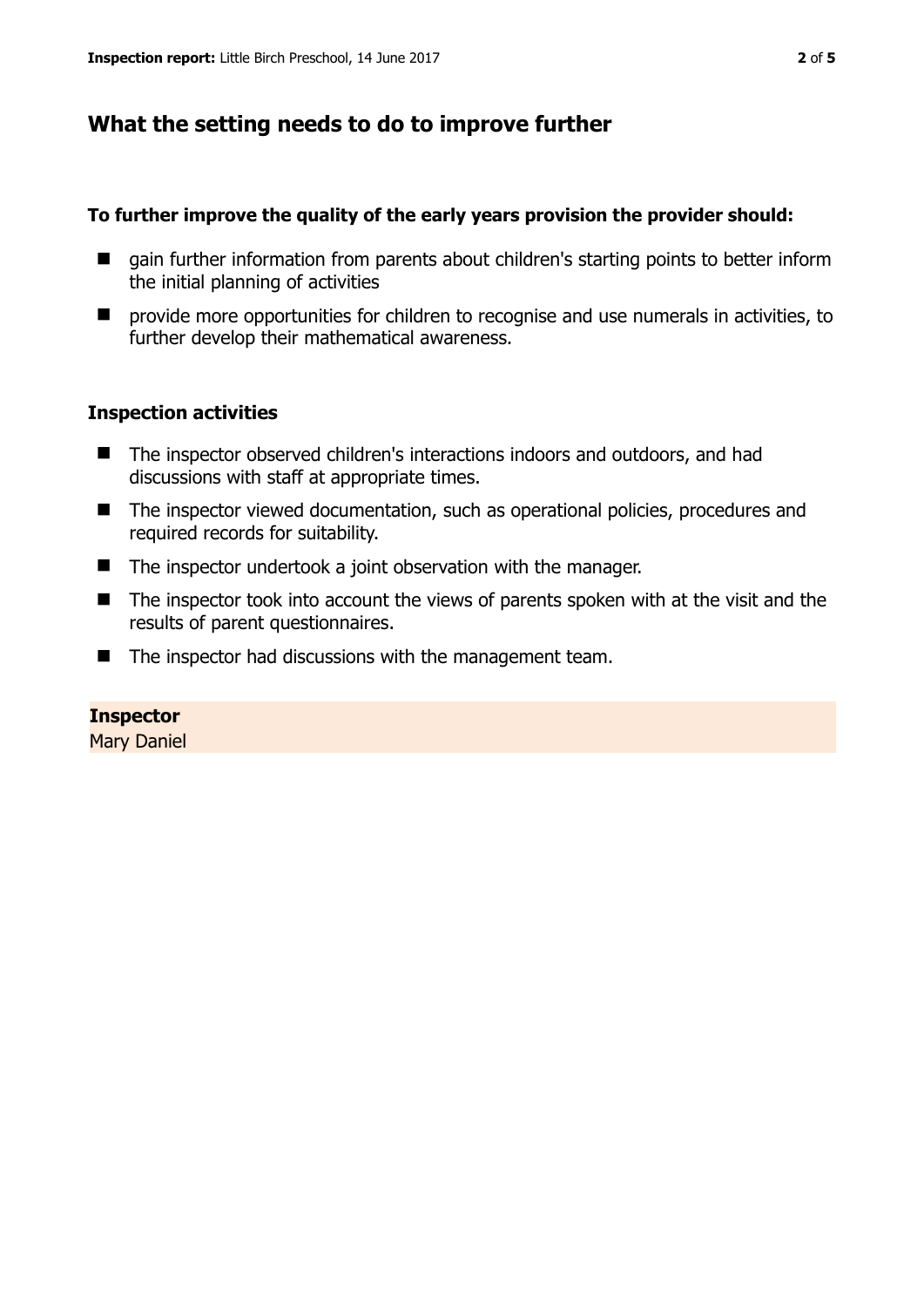## **Inspection findings**

#### **Effectiveness of the leadership and management is good**

Safeguarding is effective. The management team and staff complete safeguarding training. They clearly understand how to manage any concerns and their responsibility to protect children's welfare. For example, the management team implements an effective recruitment, induction and supervisory process to ensure staff's continuing suitability and professional development. The management team and staff regularly evaluate their practice and seek parents' views to help them make further improvements. For instance, staff have introduced sessions for parents to come into the setting to learn more about their children's learning through play. Staff liaise well with other professionals involved with children's care, to provide a consistent approach to monitoring children's learning.

#### **Quality of teaching, learning and assessment is good**

Staff are good role models for children, and they extend children's communication and understanding of the world very well. For instance, children talk confidently about going in an aeroplane and on holiday to the beach. They tell staff there are 'crabs on the beach' that 'might bite their toes'. Children show fascination when they find a spider outside and see how it makes a web to climb on. Staff promote children's imagination and exploration of different textures effectively. For example, children move the dinosaur toys through the jelly gloop or hide them under shells. They make pretend meals in the home corner.

#### **Personal development, behaviour and welfare are good**

Staff support children's understanding of safety very well. For example, children tell staff that 'the fire brigade have ladders to help people or get cats out of trees'. Children know they need to wear armbands to keep safe when they go swimming. Staff encourage children's awareness of good hygiene routines very well. For instance, children know they must wash their hands before eating their snack. They say, 'If we don't wash the germs off our hands, we might get ill.' Staff actively encourage children's self-identity and awareness of their community. For example, children walk with staff around the local area and talk about their homes and how they get to pre-school. They decide who lives in a big or small house and tell staff their legs sometimes get tired walking to pre-school.

#### **Outcomes for children are good**

Children develop good skills to help them with their move to school. Children enjoy their regular visits to the Reception class with staff and become familiar with the school environment. For instance, they often join in with singing and story sessions at school with their older friends. Children learn well through exploration and investigation. For example, older children make rafts out of lolly sticks and corks, and experiment with different items to see what floats and sinks. Younger children like using glitter, shape cutters and rolling pins with the play dough to make a 'colourful, sparkly birthday cake'.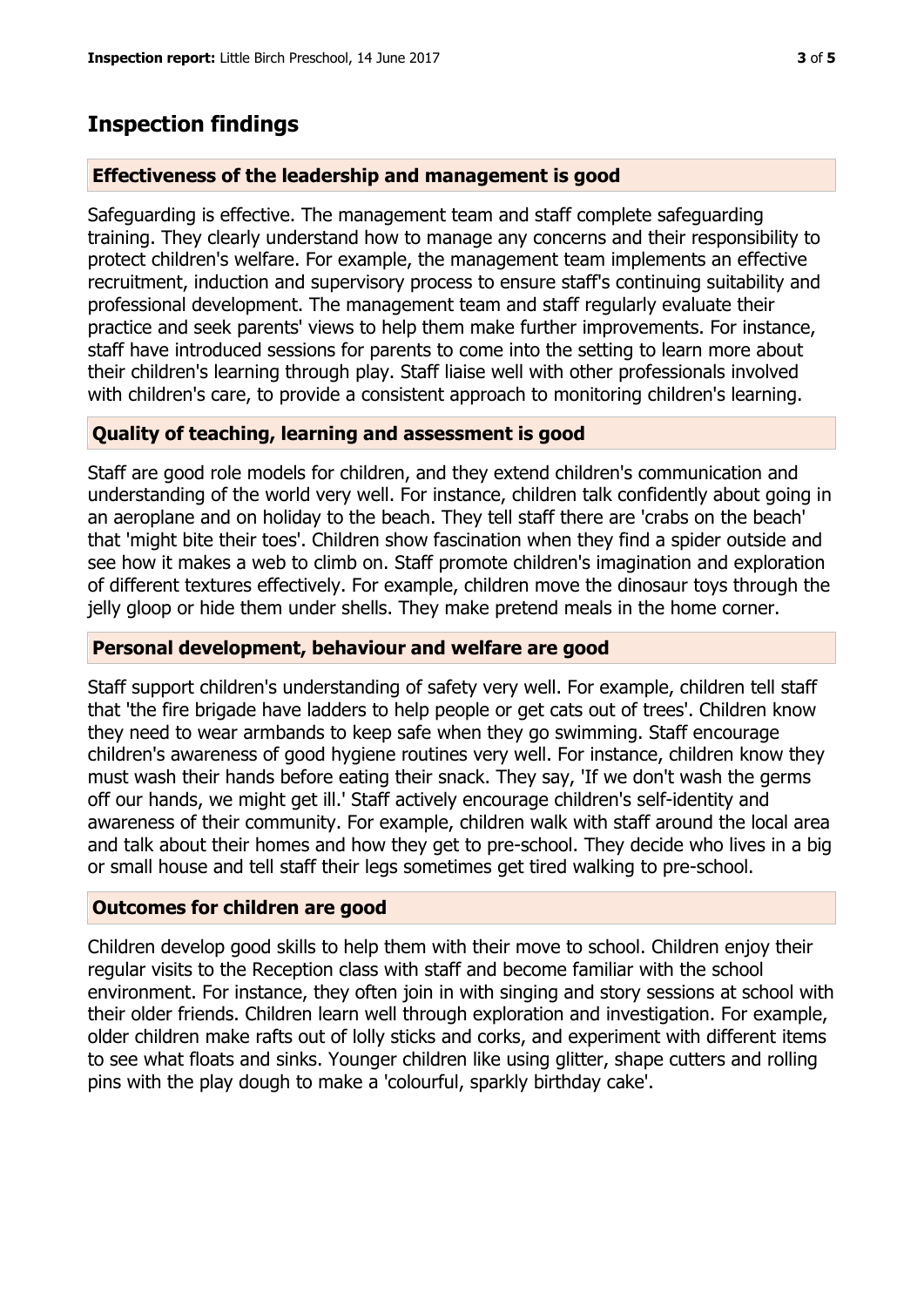# **Setting details**

| Unique reference number                             | 141119                                                                               |  |
|-----------------------------------------------------|--------------------------------------------------------------------------------------|--|
| <b>Local authority</b>                              | <b>Dorset</b>                                                                        |  |
| <b>Inspection number</b>                            | 1089608                                                                              |  |
| <b>Type of provision</b>                            | Sessional provision                                                                  |  |
| Day care type                                       | Childcare - Non-Domestic                                                             |  |
| <b>Registers</b>                                    | Early Years Register, Compulsory Childcare<br>Register, Voluntary Childcare Register |  |
| Age range of children                               | $2 - 4$                                                                              |  |
| <b>Total number of places</b>                       | 16                                                                                   |  |
| Number of children on roll                          | 37                                                                                   |  |
| Name of registered person                           | The Little Birch Pre-School Committee                                                |  |
| <b>Registered person unique</b><br>reference number | RP905074                                                                             |  |
| <b>Date of previous inspection</b>                  | 17 June 2015                                                                         |  |
| <b>Telephone number</b>                             | 07929363291                                                                          |  |

Little Birch Preschool registered in 1998. It operates from a purpose-built unit situated in the grounds of Blandford St Mary Church of England Primary School in Blandford, Dorset. The pre-school is run by a parent committee and is open Monday to Friday, from 8am until 3.30pm, during school term times. The pre-school receives funding to provide free early education for children aged two, three and four years. The committee employs five staff. Of these, four hold a level 3 early years qualification and one holds a level 2 early years qualification.

This inspection was carried out by Ofsted under sections 49 and 50 of the Childcare Act 2006 on the quality and standards of provision that is registered on the Early Years Register. The registered person must ensure that this provision complies with the statutory framework for children's learning, development and care, known as the early years foundation stage.

Any complaints about the inspection or the report should be made following the procedures set out in the guidance 'Complaints procedure: raising concerns and making complaints about Ofsted', which is available from Ofsted's website: www.gov.uk/government/organisations/ofsted. If you would like Ofsted to send you a copy of the guidance, please telephone 0300 123 4234, or email enquiries@ofsted.gov.uk.